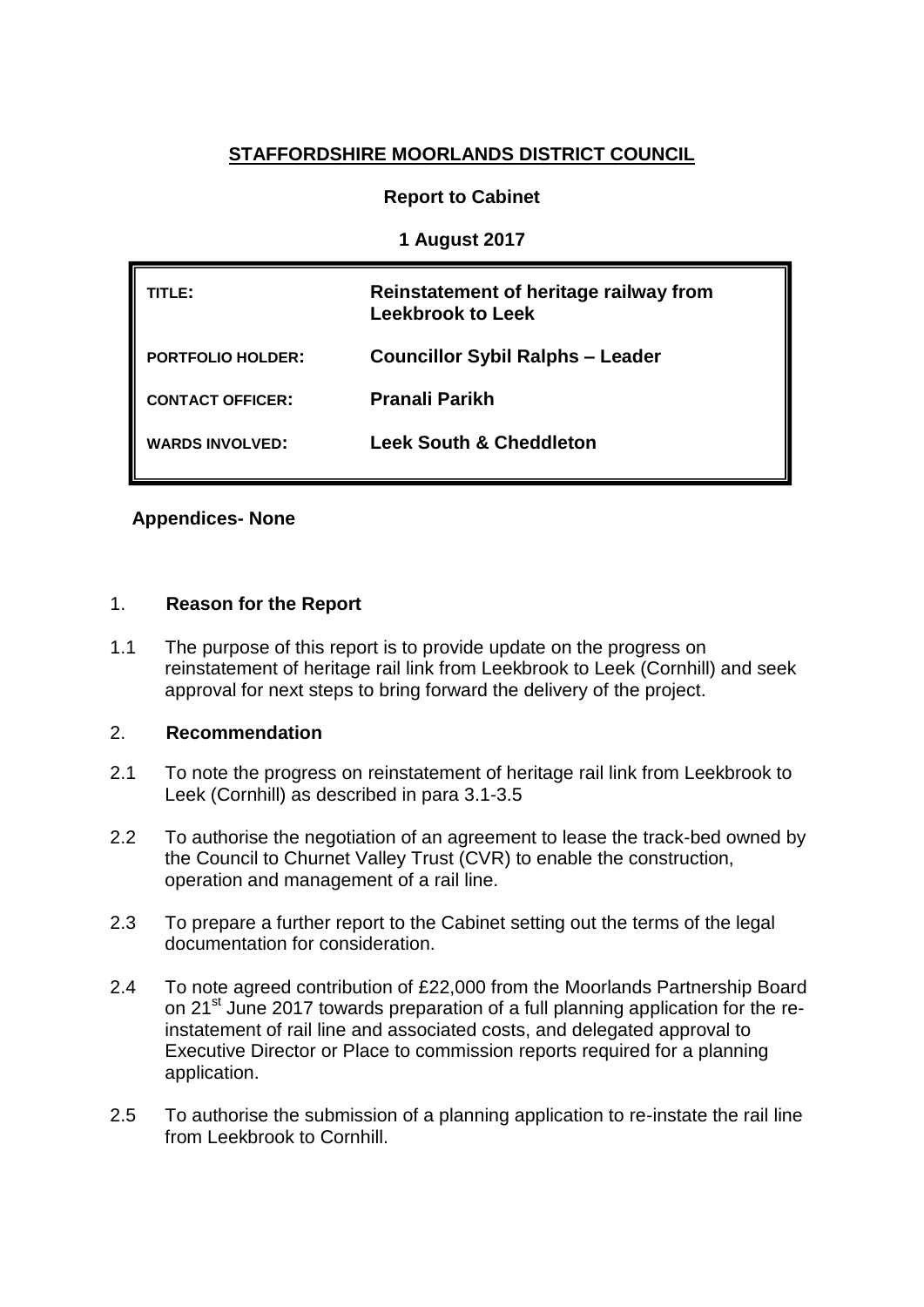2.6 To also note approved grant of £7,500 from Moorlands Partnership towards the cost of reinstating Leekbrook station (estimated to be in region of £25,000) and approved grant of £4,000 towards cost of repairs to Cheddleton Station building (estimated to be in region of £25,000)

## 3. **Executive Summary**

- 3.1 This report seeks approval for reinstatement of the heritage rail line from Leekbrook to Leek. The key elements of the delivery are:
	- 3.1.1 Secure Planning approval for reinstatement of track-bed from Leekbrook to Cornhill (Leek)
	- 3.1.2 Agree lease with Churnet Valley Railway(CVR)
	- 3.1.3 Churnet Valley Railway/North Staffordshire Railways Company to reinstate station at Leekbrook as an exact replica of 19<sup>th</sup> century building formerly attached to Leekbrook Signal Box, a Grade II listed building with funding contribution from Moorlands Partnership
	- 3.1.4 Churnet Valley Railway/North Staffordshire Railways Company to refurbish Cheddleton Station building which is currently the northern most station on the Leekbrook line with funding contribution from Moorlands Partnership
	- 3.1.5 Churnet Valley Railway to agree construction works with Seven Trent Water and secure funding for rail track.
	- 3.1.6 Churnet Valley Railway to complete construction works of rail track and commence operation
	- 3.1.7 Churnet Valley Railway/North Staffordshire Railway Company to develop detailed proposals for Leek Station (Cornhill) and platform.
	- 3.1.8 Churnet Valley Railway/North Staffordshire Railway Company to secure funding for Leek station and platform works and complete construction.
- 3.2 The Churnet Valley Masterplan was adopted as Supplementary Planning Guidance in 2014. This identified the potential for extension of canal, railway, plus restoration of Leekbrook signal box (and station) as an opportunity to address the employment, tourism and leisure needs of the area (Masterplan 7.3.5). The masterplan specifically included the 're-opening rail line' between Leekbrook and Leek (Cornhill) as a development strategy action.
- 3.3 The Leekbrook to Leek rail line extension is a strategic first step of delivering Corporate Objective Aim 3: to reinstate rail connection to Stoke and mainline rail. While this line will be operated as a heritage line, it has the potential to be adopted and used as a branch line if funding becomes available in the future to establish rail connection between Leek and Stoke on Trent.
- 3.4 Following these discussions, in February 2017, CVR has agreed to lease land in Council ownership which is the former disused track and reinstate the track. This offer is subject to:
	- SMDC securing planning permission for extension of railway from existing line at Leekbrook to Cornhill, Leek
	- Legal agreement being agreed between the parties with regard to terms including liabilities and timescale for construction of track-bed.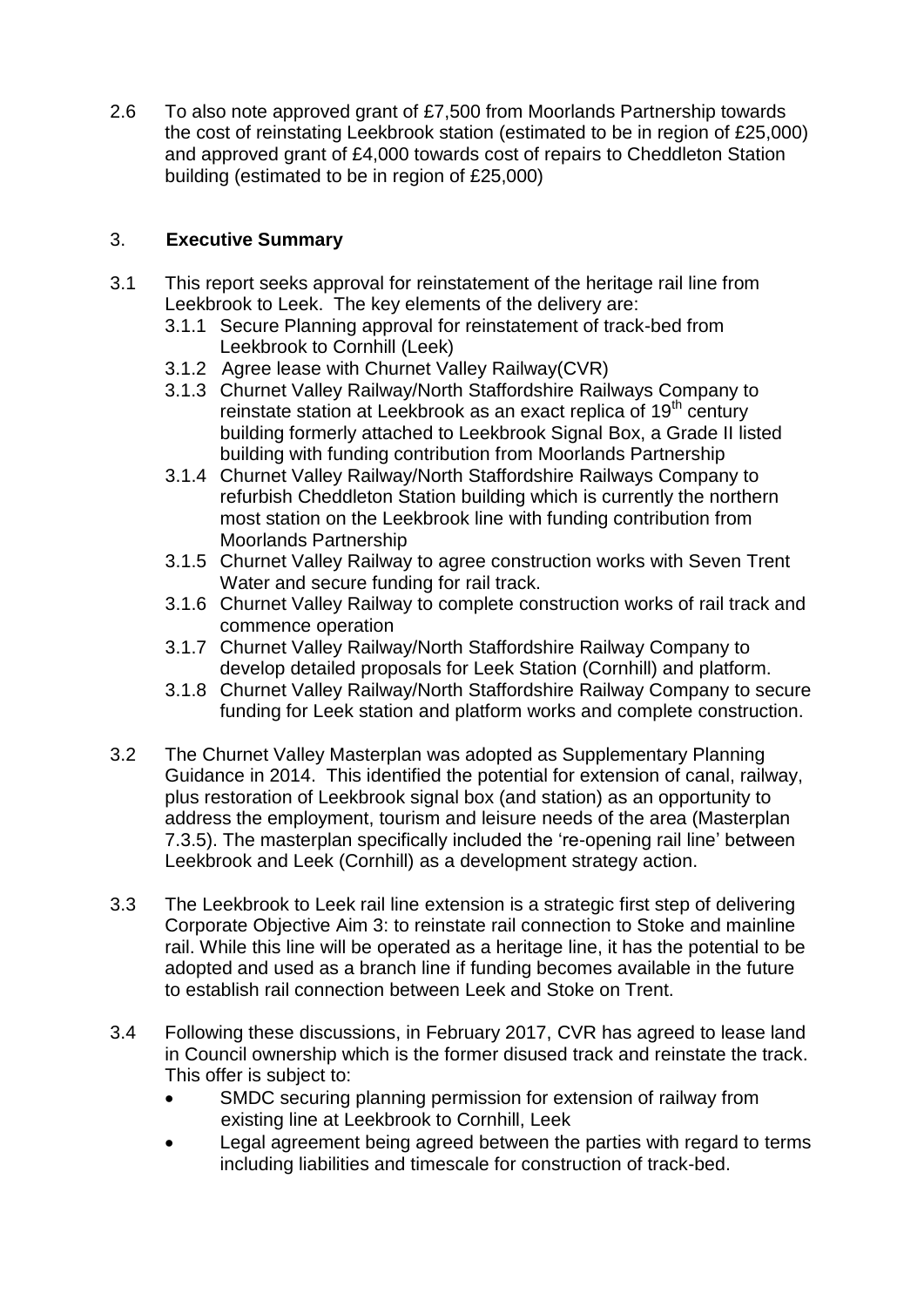- 3.5 Approval of the above, would allow CVR to lead on discussions with Severn Trent Water, as leaseholder and other utilities with an interest (if any) and focus on fund raising for construction/ engineering works required.
- 3.6 Subject to the above conditions (3.6) being agreed, CVR would be responsible for raising funds required to reinstate track bed and undertake construction works to be able to extend heritage/tourist journeys into Leek.

## 4. **How this report links to Corporate Priorities**

- 4.1 The report links Corporate Plan 2015-19; Aim 3: To help create a strong economy by supporting further regeneration of towns and villages; in that it will address delivery of priorities
	- "flourishing town centres that support the local economy" by facilitating increasing visitors numbers and spend on historic railway and at locations close to new stations
	- "encourage and develop tourism"
	- "support the development of improved rail links with Stoke"

Aim 4: To project and improve the environment in that it will " Promote environmentally sustainable policies and practises" through the potential provision of future rail link.

Aim 2: Meet Financial Challenges & Provide Value for Money; in that it will provide opportunity for "more effective use of Council assets" by transferring responsibility to partner organisation, subject to lease agreement.

### 5. **Options and Analysis**

5.1 Option 1: Do not transfer the land to CVR and allocate money for station projects

Under this option, the Council will not seek to agree land transfer to CVR. This would mean SMDC will need to raise funding if the project needs to be delivered in line with the corporate priorities. The Council has no experience in commissioning or delivering railway engineering works and could not mobilise railway volunteers to undertake works.

## **Not recommended.**

- 5.2 Option 2: Work in partnership with CVR and NSRC to deliver this project
	- Under this option, the Council will lead on securing planning approval and, subject to legal terms being agreed, all physical construction of rail track including fundraising for works and consultations with utilities will be the responsibility of the CVR/NSRC. CVR has proven expertise to deliver scheme and providing additional grant funding for restoration of Cheddleton and reinstatement of Leekbrook stations, will allow CVR/NSRC to focus on fundraising for rail track and commissioning of physical works. CVR/NSRC can also draw upon railway volunteers to undertake a proportion of works, which will reduce overall cost compared to any other delivery option. **Recommended**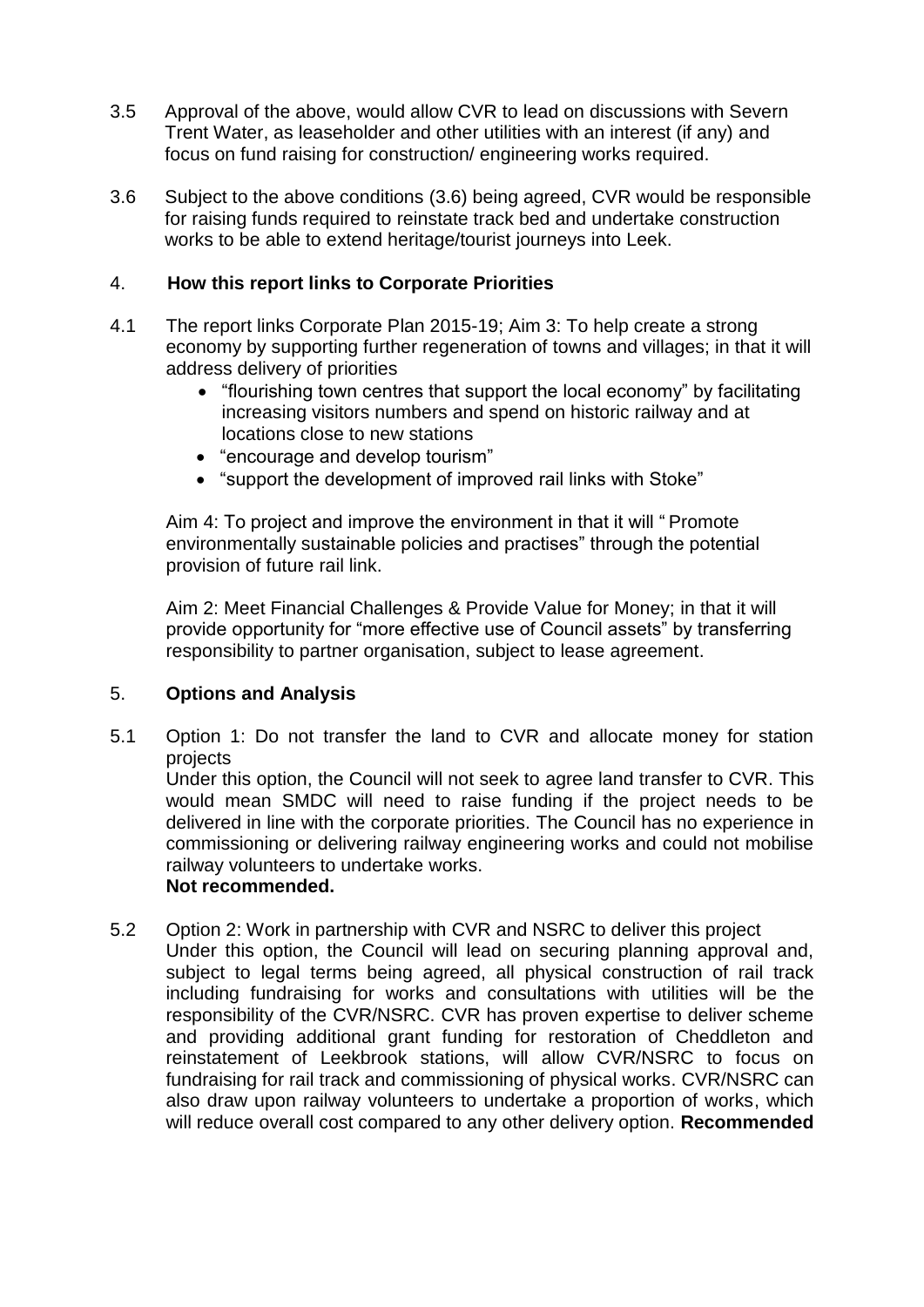### 6. **Implications**

- 6.1 Community Safety (Crime and Disorder Act 1998) None
- 6.2 Workforce Regeneration team lead, working with Assets, Finance, Legal and Development Control.
- 6.3 Equality and Diversity/Equality Impact Assessment This report has been prepared in accordance with the Council's Diversity and Equality Policies and an Equality Impact Needs Assessment is not required at this time.

The reinstatement of Leekbrook station will incorporate an accessible toilet, which will enhance facilities for all users.

#### 6.4 Financial Considerations

Approval of £22,000 in funding from Moorlands Partnership Board was agreed on 21<sup>st</sup> June 2017 and will pay for planning fees, associated studies required and specialist legal advice on the preparation of terms of lease agreement will need to be procured externally to assist with drafting of the agreements to safeguard the Councils position. An additional £11,500 was agreed for capital works for Leekbrook and Cheddleton station.

The Moorlands Partnership budget is classified as 'capital expenditure', however, some of the costs associated with this project are likely to be revenue expenditure rather than capital expenditure. Therefore, expenditure would be charged to the Regeneration revenue budget and funded from a revenue reserve which has been established to fund capital expenditure. There would then be less funding available for the capital programme, but less expenditure against the Moorlands Partnership capital budget to offset this.

The Lease agreement will potentially reduce liability of maintenance and management of land in SMDC, subject to terms of agreement.

## 6.5 Legal

Local Authority land disposals are subject to statutory provisions in particular, section 123 of the Local Government Act 1972, to obtain the best consideration that can be reasonably obtained for the disposal of land. If there is an under-value it will need to be established that the promotion or improvement of the economic, social or environmental well-being of its area is secured.

Heads of terms will need to be agreed before a valuation is sought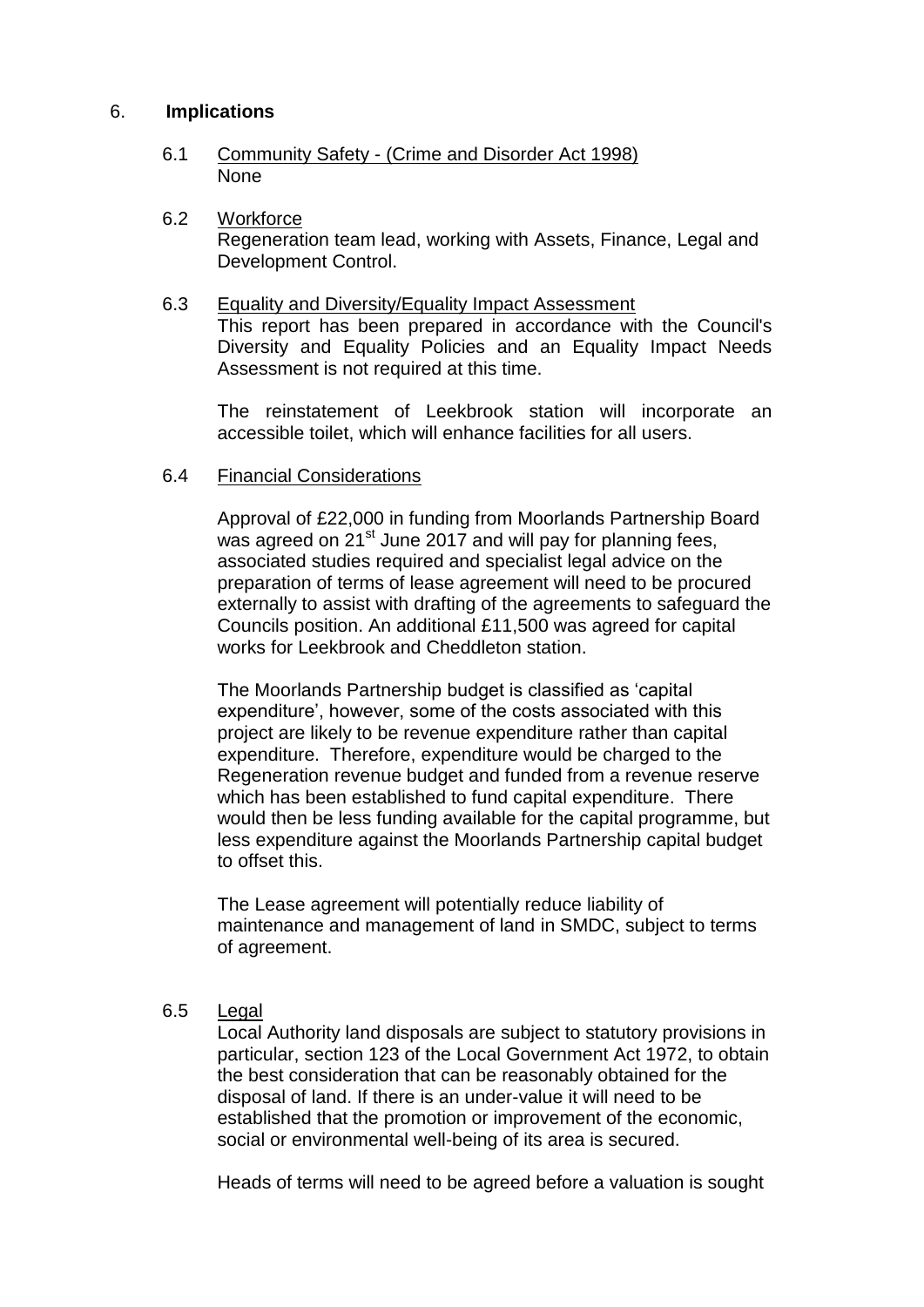in order that best value issues can be fully considered.

#### 6.6 Sustainability

This project will deliver against Churnet Valley Masterplan Adopted Supplementary Planning Document (2014) which identifies key actions to support sustainability:

- re-opening of rail line to Leek and development of canal gateway
- **strengthen sustainable transport links between [leek]town** centre and Cornhill and to other visitor attractions in the Churnet Valley
- **EXECRE** / improve non-car routes between town and countryside

This project also acts as an enabling project in line with Stoke & Staffordshire Strategic Economic Priorities (Connected County) as ultimately route could be utilised as part of a branch line spur from Leek to Stoke-on-Trent. This would create a vital 2-way route to link Leek with mainline rail network– and would help reduce the car dependency of the 22,000 people who currently out-commute from the Moorlands as well as providing key sustainable rail route from Stoke & Staffordshire into the Peak District National park.

#### 6.7 Internal and External Consultation

#### Internal

This report has been developed in consultation with officers from Planning Policy, Economic Development, Development Control & conservation, Assets, Legal, Finance teams.

#### **External**

Consultation on the Churnet Valley Masterplan has been extensive and all activities are fully detailed in Churnet Valley Masterplan Consultation Statement Activities included: Leaflet; Advertising and press features; correspondence and meetings with all parish councils; awareness raising events; community conversations & forums; masterplanning workshops; options consultations; and public consultation on draft plan. There were over 270 individual representations to the consultation.

Seven Trent Water have been consulted with regard to reinstatement of rail track and further work will be required with CVR/NSRC on specification for construction as part of delivery stage. Severn Trent Water will also be a statutory consultee on planning application.

Staffordshire County Council and Staffordshire Chambers of Commerce have also been consulted and have supported proposals.

The proposed planning application will be subject to the statutory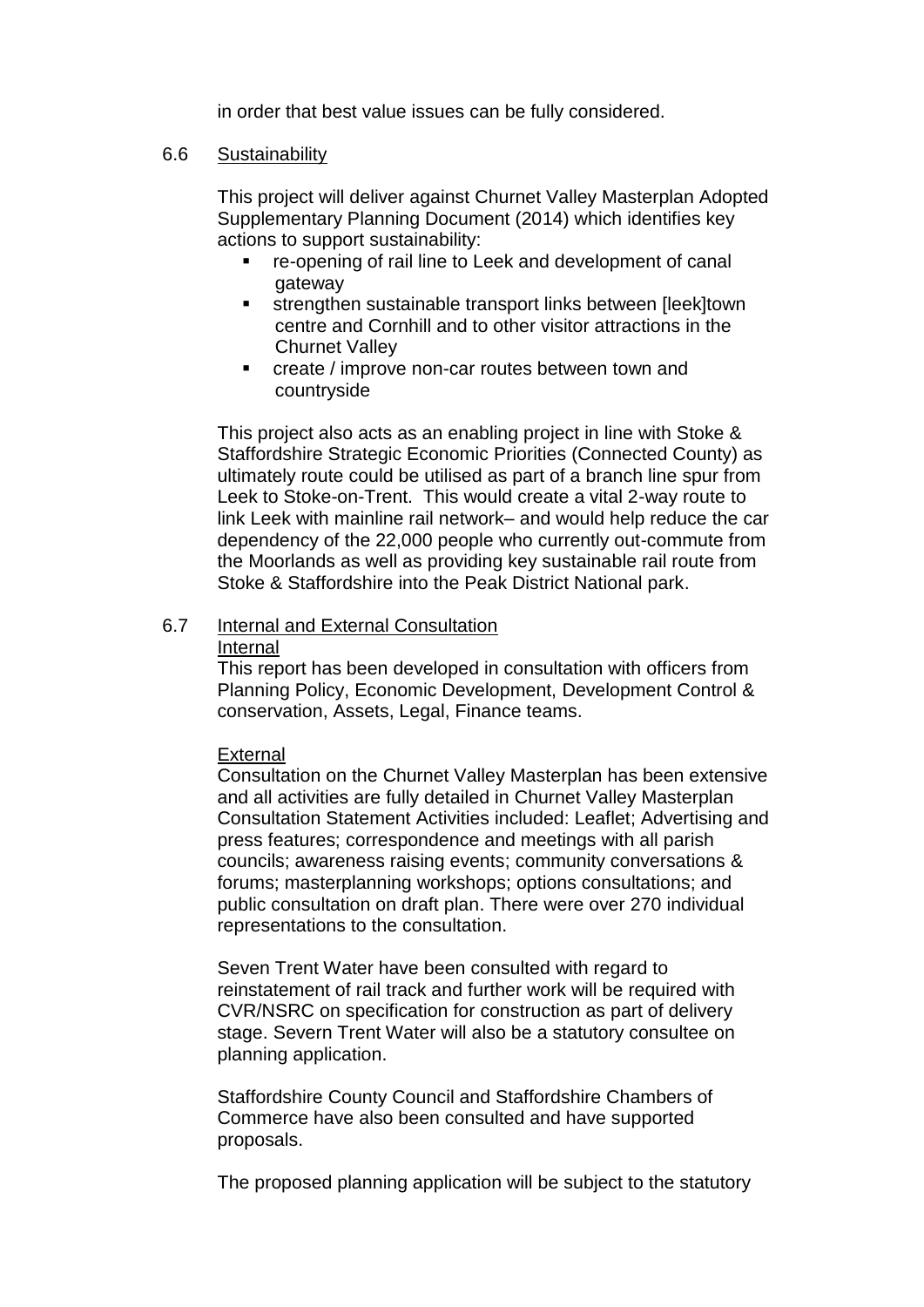consultation procedure.

- 6.8 Risk Assessment
	- 1. Failure to agree terms with CVR/NSRC Mitigation: Seen as low risk. The Director of Place in discussion with Director of Finance to sign off all agreements with CVR subject to legal advice.
	- 2. Reliance on CVR/NSRC for delivery Mitigation: Delivery of the Leekbrook/track bed and future leek station works is dependant on CVR/NSRC to procure works and volunteers to undertake works. NSRC, with support from the regeneration team has already been invited to full application from Peak LEADER grant funding for balance of costs for Leekbrook Station works and is working with regeneration team to identify and secure funding for track bed construction.
	- 3. Delay in delivery and lack of funding The delivery of the trackbed, platform & station at Leek is dependant on CVR/NSRC raising sufficient funds and undertaking works and no timescale has been agreed in advance.

Mitigation: Legal agreement to lease land will include delivery time limit with clause that option to lease will be redacted if CVR/NSRC are unable to deliver.

## Dai Larner **Executive Director of Place**

| <b>Web Links and</b><br><b>Background Papers</b>                       | <b>Location</b>                                                                                                                          | <b>Contact details</b>                                                                                   |
|------------------------------------------------------------------------|------------------------------------------------------------------------------------------------------------------------------------------|----------------------------------------------------------------------------------------------------------|
| Churnet valley<br>masterplan<br>consultation<br>statement              | https://www.staffsmoorlands.gov.uk/<br>media/526/Consultation-<br>statement/pdf/Consultation_Stateme<br>nt_with_cover_and_appendices.pdf | Pranali Parikh<br><b>Regeneration Manager</b><br>Pranali.parikh@staffsmo<br>orlands.gov.uk<br>0758305536 |
| <b>CVR</b> operational<br>route                                        | https://www.churnet-valley-<br>railway.co.uk/line-guide                                                                                  |                                                                                                          |
| Archive picture of<br>Leekbrook station<br>(attached to Signal<br>(box | https://www.churnet-valley-<br>railway.co.uk/leekbrook                                                                                   |                                                                                                          |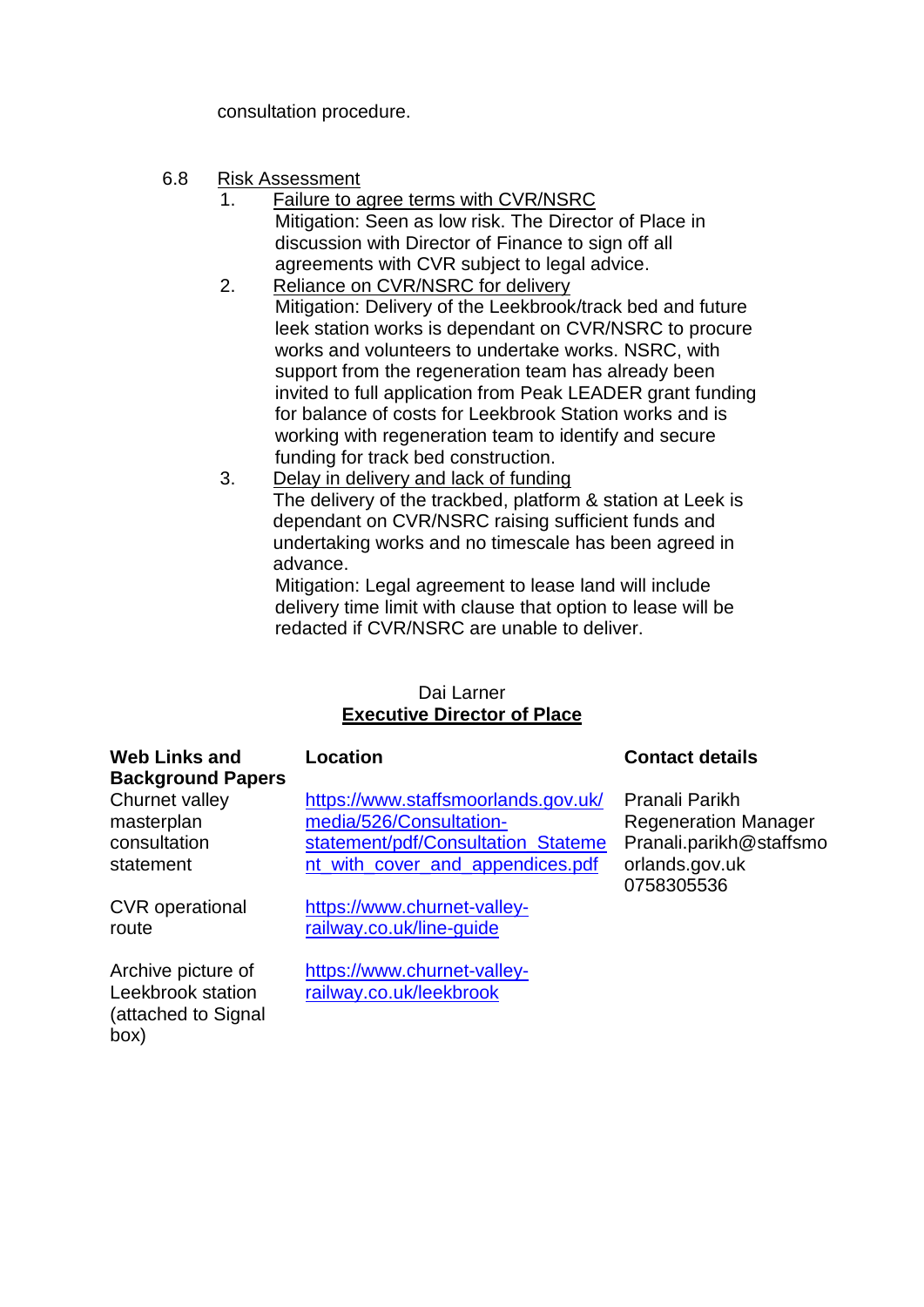## 7. **Background and Detail**

## **Churnet Valley Railway/ North Staffordshire Railways Charity**

- 7.1 The Churnet Valley Railway (CVR), as the commercial (social enterprise) arm of North Staffordshire Railways Company (NSRC), a registered charity no 514172. It currently operates an 11-mile return heritage railway between Froghall and Leekbrook. There is an additional 4.5 mile Cauldon branch line, which extends the journey south east from Leekbrook to Ipstones, although passengers are not currently able to alight on this route.
- 7.2 Since the adoption of the masterplan, in August 2015, the Council approved an outline planning application for land at Sunnyhills Road (SMD/2014/0750) which included an allocation for a railway station with associated heritage railway activities building and car parking.
- 7.3 In 2016, the Council commissioned a masterplan of the adjacent site at Cornhill East, in line with the development strategy of the adopted SPD to deliver new housing and commercial units. The proposals for Cornhill East and rail line reinstatement will achieve local plan delivery outcomes and will mutually complement each other by contributing towards a comprehensive and attractive gateway development to Leek.
- 7.4 The North Staffordshire Railways Charity (NSRC), accessed funding under the Churnet Valley Living Landscape Partnership, to refurbish the signal box, a Grade II listed building, and the former platform at Leekbrook Junction. At the moment, there is no public access to Leekbrook Junction and passengers are only allowed to alight from trains on selected running days when the restored signal box is open.
- 7.5 NSRC are keen to reinstate the historic station building at Leekbrook which was attached to the existing signal box and was demolished in the 1940s.. The building, which would be a replica of the original  $19<sup>th</sup>$  century station, would incorporate an accessible toilet, storage facility for machinery and a covered waiting area for passengers. The proposed new station would allow passengers to alight closer to Leek and the Peak District National Park and link into the existing network of footpaths (prior to the construction of the rail extension to Leek itself). After the rail extension is complete, the station building would serve as a historic station stop.
- 7.6 Council officers have supported NSRC with an application for Peak LEADER funding for £14,500 to cover 70% of costs of above works, North Staffordshire Railways Company's annual raffle will contribute £3,000 and Moorlands Partnership Board has agreed a £7,500 contribution.
- 7.7 In addition to the reinstatement of the historic station building at Leekbrook, NSRC also need to undertake refurbishment of Cheddleton Station which is currently the northernmost station for the heritage rail line. NSRC are in the process of purchasing the station from Staffordshire County Council.
- 7.8 Key timescales for delivery are: